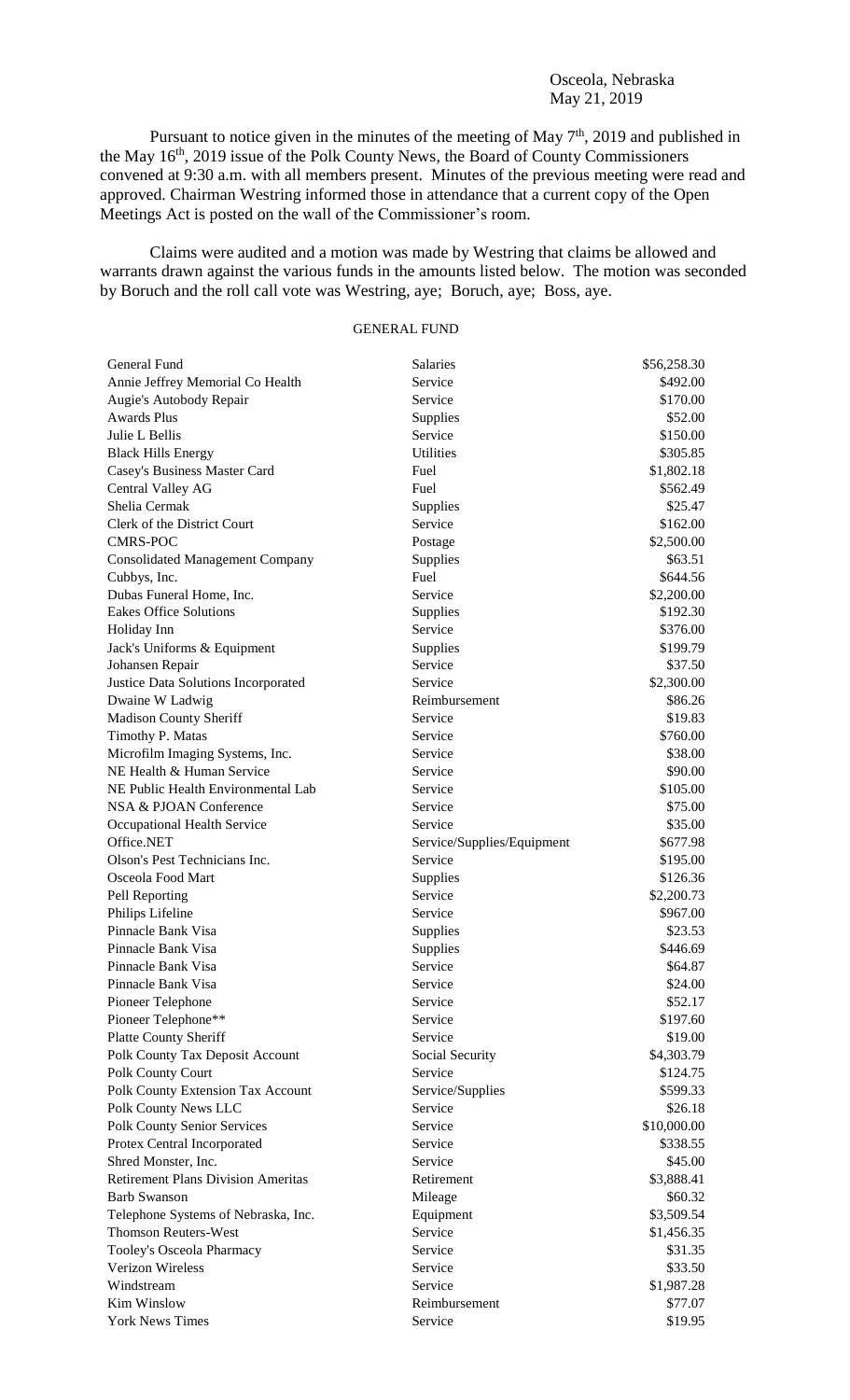#### ROAD FUND

| Road Fund                                 | <b>Salaries</b>   | \$22,698.63 |
|-------------------------------------------|-------------------|-------------|
| <b>Black Hills Energy</b>                 | Fuel              | \$163.03    |
| Carl's Skrap                              | Service           | \$36.00     |
| Dale R Johnson Enterprises                | <b>Supplies</b>   | \$2,235.94  |
| <b>Frontier Cooperative Company</b>       | <b>Supplies</b>   | \$978.36    |
| Mike Gabel                                | Gravel and Borrow | \$2,572.64  |
| Island Supply Welding Company             | Supplies          | \$327.81    |
| John Deere Financial                      | Service/Supplies  | \$797.95    |
| Johnson Sand & Gravel Co. Inc.            | <b>Supplies</b>   | \$2,432.57  |
| Martin Marietta                           | <b>Supplies</b>   | \$3,852.19  |
| Medical Enterprises Inc.                  | Service           | \$75.00     |
| NMC, Exchange LLC                         | Service/Supplies  | \$8,250.40  |
| Osceola Food Mart                         | Supplies          | \$15.49     |
| Pioneer Telephone**                       | Service           | \$14.77     |
| Polk County Tax Deposit Account           | Social Security   | \$1,736.41  |
| Polk Light & Water                        | <b>Utilities</b>  | \$126.99    |
| <b>Retirement Plans Division Ameritas</b> | Retirement        | \$1,532.16  |
| <b>Verizon Wireless</b>                   | Service           | \$68.28     |
| Scott Walgren                             | Reimbursement     | \$9.99      |
| Windstream                                | Service           | \$241.29    |

### SENIOR SERVICES FUND

| Senior Center Fund                        | <b>Salaries</b> | \$1,728.50  |
|-------------------------------------------|-----------------|-------------|
| <b>Aging Partners</b>                     | Supplies        | \$2,662.50  |
| Marie Brown                               | Service         | \$56.16     |
| Carl Brown                                | Service         | \$189.54    |
| Carl's Skrap                              | Service         | \$35.00     |
| Kim Chollar                               | Service         | \$11,368.00 |
| City of Stromsburg                        | Utilities/Rent  | \$724.30    |
| Eagle Communications                      | Service         | \$254.99    |
| <b>Economy Hometown Market</b>            | Service         | \$42.04     |
| Good Samaritan Society-Osceola            | Service         | \$145.00    |
| Jackson Services Inc.                     | Supplies        | \$65.92     |
| <b>Midwest Covenant Home</b>              | Service         | \$450.00    |
| <b>Officenet</b>                          | Service         | \$259.95    |
| Osceola Foodmart                          | Supplies        | \$528.57    |
| Polk County Tax Deposit Account           | Social Security | \$132.23    |
| <b>Retirement Plans Division Ameritas</b> | Retirement      | \$106.65    |
| Karla Shafer                              | Reimbursement   | \$144.11    |
| William Spencer                           | Service         | \$212.28    |
| STR, LLC                                  | Rent            | 500.00      |
| <b>Stromsburg Senior Center</b>           | Reimbursement   | 34.72       |
| Jerry Vrbka                               | Service         | 62.64       |
| Ellis Waller                              | Service         | 260.42      |
| <b>York News Times</b>                    | Service         | 125.00      |

## INHERITANCE TAX FUND

| Augie's Autobody Repair              | <b>Service</b>             | 175.00   |
|--------------------------------------|----------------------------|----------|
| DAS State Accounting-Central Finance | Computer Expense           | \$576.32 |
| Marshall & Swift/Boeckh, LLC         | Service                    | \$364.95 |
|                                      | 911 EMERGENCY SERVICE FUND |          |
| NE Regional Interoperability Network | Service                    | 3,000.00 |
| Windstream                           | Service                    | \$982.75 |
|                                      | WEED FUND                  |          |

| <b>Black Hills Energy</b>           | Utilities       | \$26.04  |
|-------------------------------------|-----------------|----------|
| <b>Frontier Cooperative Company</b> | <b>Supplies</b> | \$350.01 |
| Pinnacle Bank Visa                  | <b>Supplies</b> | \$187.52 |
| Verizon Wireless                    | <b>Service</b>  | \$61.01  |

The Board approved the collateral pledged by Polk Banks and held in custody by the County Treasurer.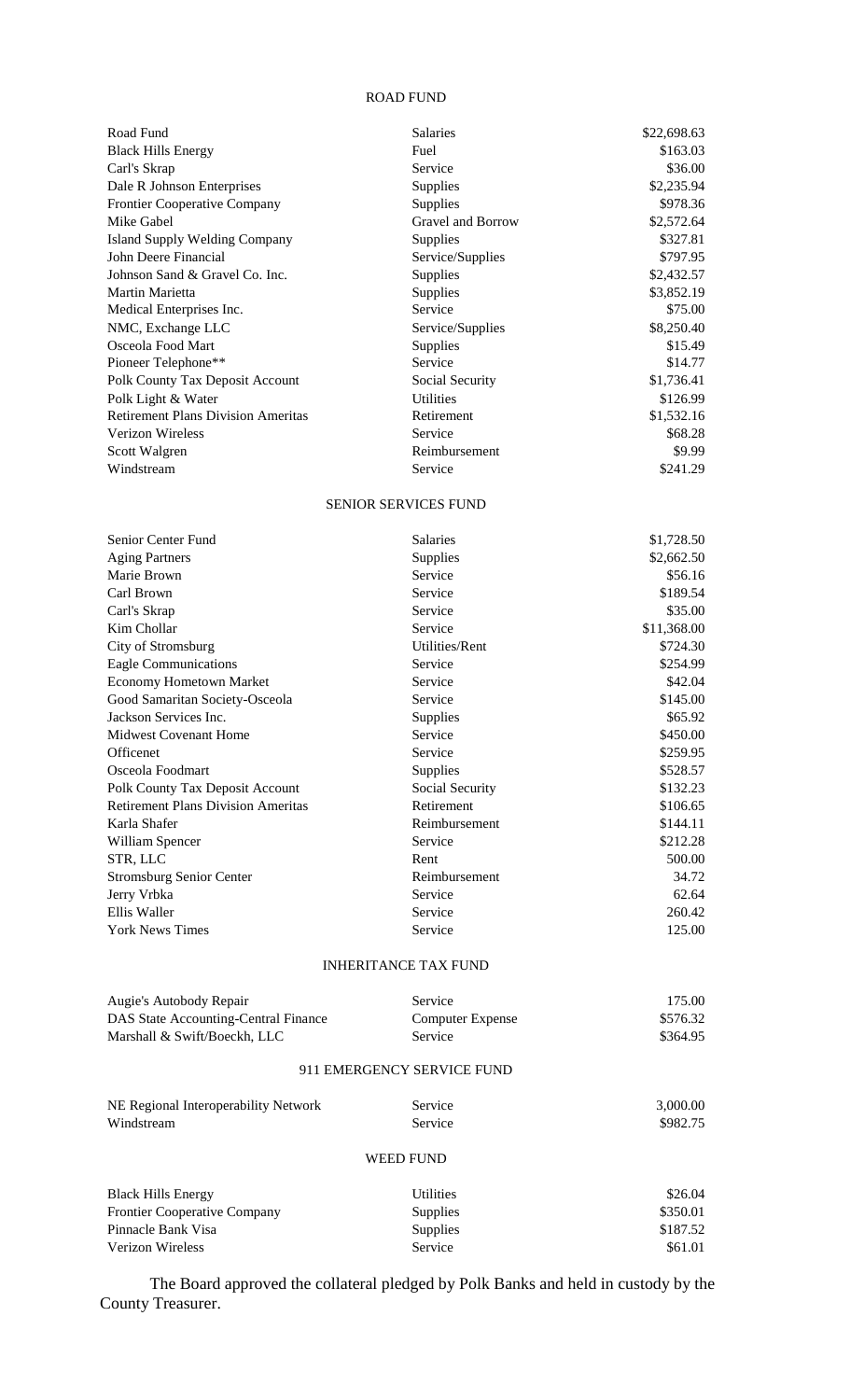The following fees for the month of April were earned by the various offices and submitted to the County Treasurer. County Treasurer receipts show fees earned were credited to the appropriate county funds.

Jodie L. Roberts, Clerk of Dist. Court \$290.00

The Board approved the Treasurer's report and the Sheriff's report of distress warrants. All of the distress warrants issued for the 2017 tax year have been collected.

The NACO Blue Cross – Blue Shield \$2500 deductible plan will see basically no increase in the premiums for the plan year which begins July  $1<sup>st</sup>$ . A motion was made by Boruch to renew the \$2500 deductible PPO health insurance plan with the NACO Blue Cross Blue Shield group and to reimburse to the employee that portion of the deductible between \$500 and \$2500 that they themselves meet. In essence, the plan will be a \$500 deductible plan for the employee themselves and a \$2500 deductible plan for the spouse/children or family coverage paid for by those employees who wish to insure their family members through the county's group plan. The motion was seconded by Boss and the roll call vote was Boruch, aye; Boss, aye; Westring, aye. Participation in the NACO health insurance program also provides life insurance and long term disability insurance to county employees who enroll in the plan.

A motion was made by Boruch authorizing the Chairman to sign a contract for internet services with Windstream. The motion was seconded by Boss and the roll call vote was Boruch, aye; Boss, aye; Westring, aye. The dedicated internet service will provide communications between the Courthouse security system and the Sheriff's Office.

At 9:35 a.m., a motion was made by Boruch to go into executive session to discuss an application for general assistance. The motion was seconded by Boss and the roll call was Boruch, aye; Boss, aye; Westring, aye. Also present were the applicant and the County Clerk. At 9:45 a.m., a motion was made by Boruch to come out of executive session. The motion was seconded by Boss and all members voted in the affirmative. Chairman Westring stated for the record that no formal action was taken and that only general assistance matters were discussed. A motion was made by Boruch to approve to application for general assistance and pay the outstanding balances of the applicant's utility bills. The motion was seconded by Boss and the roll call vote was Boruch, aye; Boss, aye; Westring, aye.

Randy Jones, Denise Boyd and Kay Wenzel of Aging Partners met with the Board to discuss the status of the Polk County Senior Services Program in light of the recent resignation of the Program Manager Karla Shafer. Aging Partners will draft a Request for Proposal for an entity, rather than an individual, to manage the local program.

Kendra Lutz and Jordanne McNeff with Central Nebraska Youth Services presented the interlocal agreement with Merrick, Nance, Hamilton and Polk Counties for the youth services diversion and truancy program for the 2019-2020 fiscal year. A motion was made by Boruch authorizing the Chairman to sign the agreement. The motion was seconded by Boss and the roll call vote was Boruch, aye; Boss, aye; Westring, aye. Polk County's portion of the financial match for the program will be \$2,571.

Custodian Stephanie Sunday met with the Board to discuss the need for separate backflow valves for the Courthouse lawn sprinkler system. When quotes were received from Gary's Plumbing and Midland Irrigation last year for needed updates to the lawn sprinkler system, the cost of backflow valves were omitted by both parties. A motion was made by Boruch to accept the revised proposal of Midland Irrigation to include the installation of backflow devices for an additional cost of approximately \$1,100. The motion was seconded by Westring and the roll call vote was Boruch, aye; Westring, aye; Boss, aye.

Sheriff Ladwig reported that all four towns are in favor of the county wide alert system and are willing to contribute to the cost. A motion was made by Boss authorizing the Chairman to sign the agreement with AlertSense, Inc. for the set up and maintenance of an alert notification system. The motion was seconded by Westring and the roll call vote was Boss, aye; Westring, aye; Boruch, aye. The cost of the 40 month agreement is \$10,200.

Paul Hughes, who lives south of County Roads W and 144, met with the Board to discuss the poor condition of County Road 144 and the inability to drive on the road without a four wheel drive vehicle.